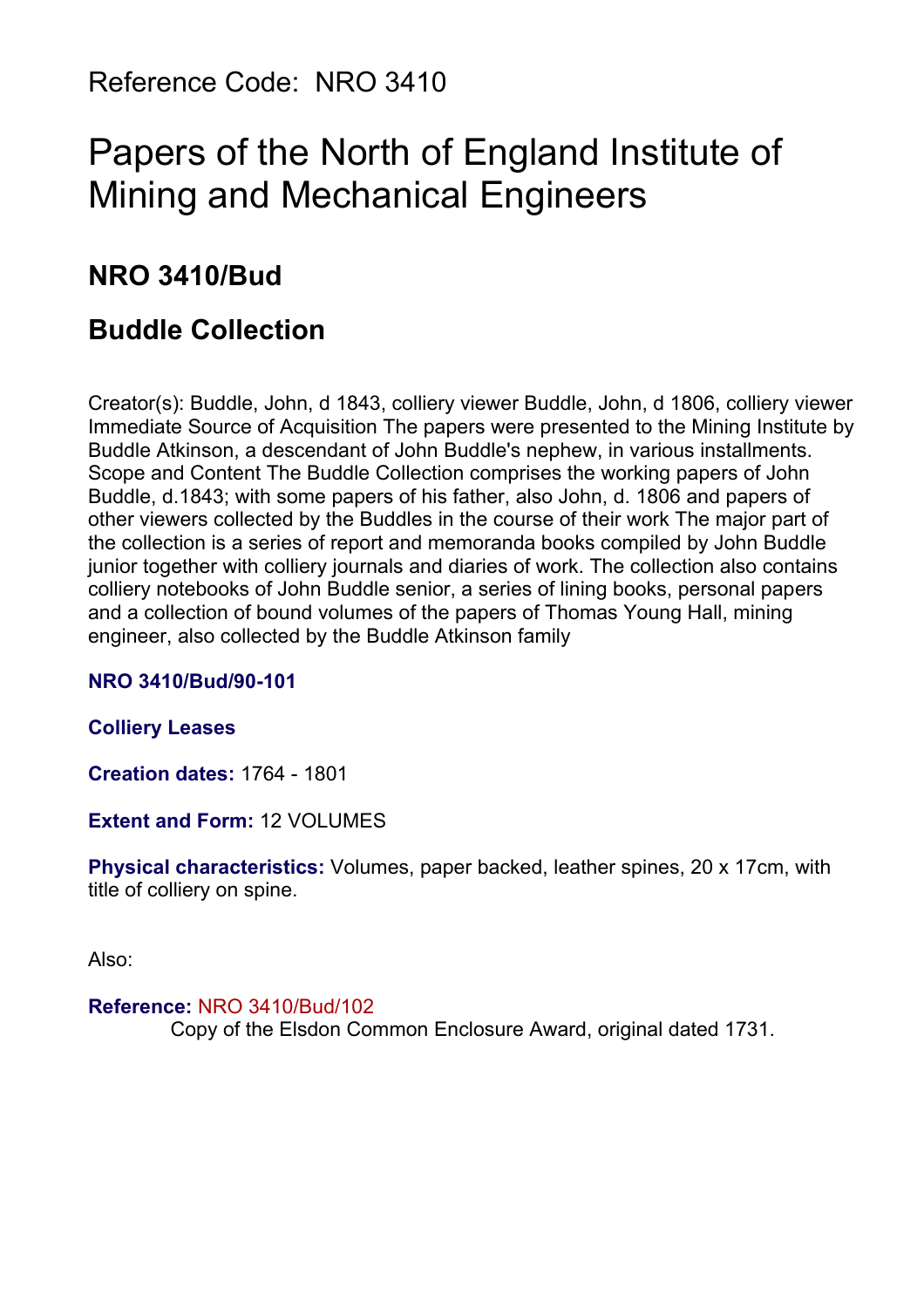Sleekburn Colliery

**Creation dates:** 1764 - 1800

**Reference:** NRO 3410/Bud/90/1 **Creation dates:** 25 Sept 1764

#### **Scope and Content**

Agreement for the enclosure and division of East Sleekburn Townfields between Matthew Ridley, Nicholas Westcomb, Stephen Watson, Langdale Sunderland and Elizabeth, his wife, John Swinburn and Sarah his wife, William Hair, George Selby and Ann his wife, Sarah Robson and John Blenkinsop Coulson

**Reference:** NRO 3410/Bud/90/10 **Creation dates:** 12 July 1800

#### **Scope and Content**

Statement of a case re the extent of the share of the mineral rights under Sleekburn to which Mr Mowbray is entitled, with opinion by R. Hopper Williamson

**Reference:** NRO 3410/Bud/90/22 **Creation dates:** 25 Sept 1764 **Extent and Form: 27 pp** 

#### **Scope and Content**

Extracts from the award for the enclosure and division of East Sleekburn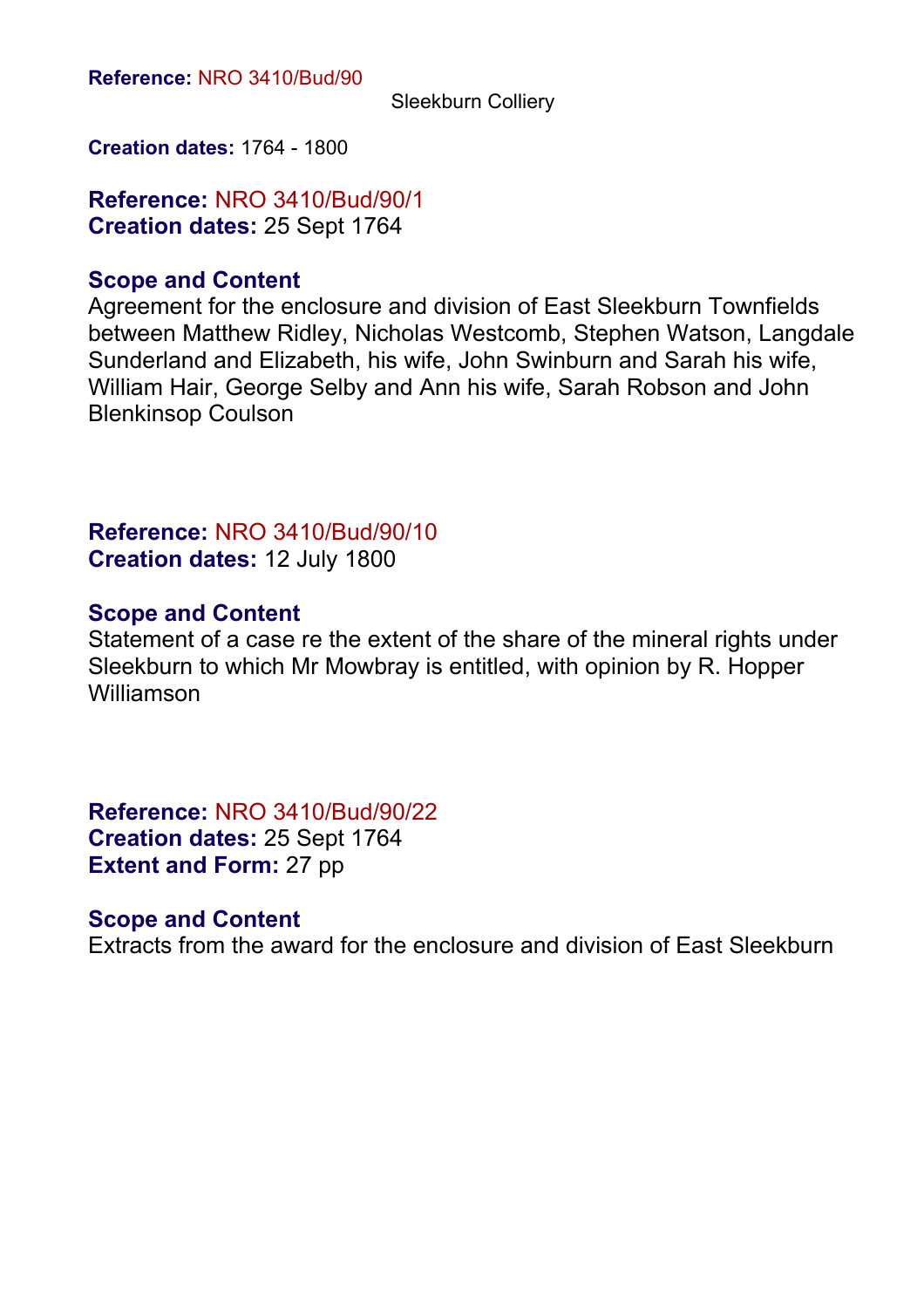East Denton Colliery

**Creation dates:** 1765 - 1796

**Extent and Form:** 92 pp

**Reference:** NRO 3410/Bud/91/1 **Creation dates:** nd c.1765

#### **Scope and Content**

Lease from William Archdeacon to Edward Montague of five sixths parts of East Denton Colliery for 21 years from 12 May 1765.

#### **Reference:** NRO 3410/Bud/91/53 **Creation dates:** 1774-1776

#### **Scope and Content**

Additional lease from William Archdeacon to Edward Montague of further seams of coal at East Denton for 25 years from 1 May 1774. Note that this lease was endorsed on the Lease /1 above, also note re the provisions of the will of William Archdeacon, died 24 Sept 1776, including the provision of coal for Mary Anderson, his servant

**Reference:** NRO 3410/Bud/91/71 **Creation dates:** 2 Oct 1765

#### **Scope and Content**

Award by William Brown between Edward Montague and William Archdeacon and their heirs re the entitlement to coal under East Denton

**Reference:** NRO 3410/Bud/91/85 **Creation dates:** 6 July 1796

#### **Scope and Content**

Letter from Peter Archdeacon to Mr Hayton of Darlington re the title to the coal under East Denton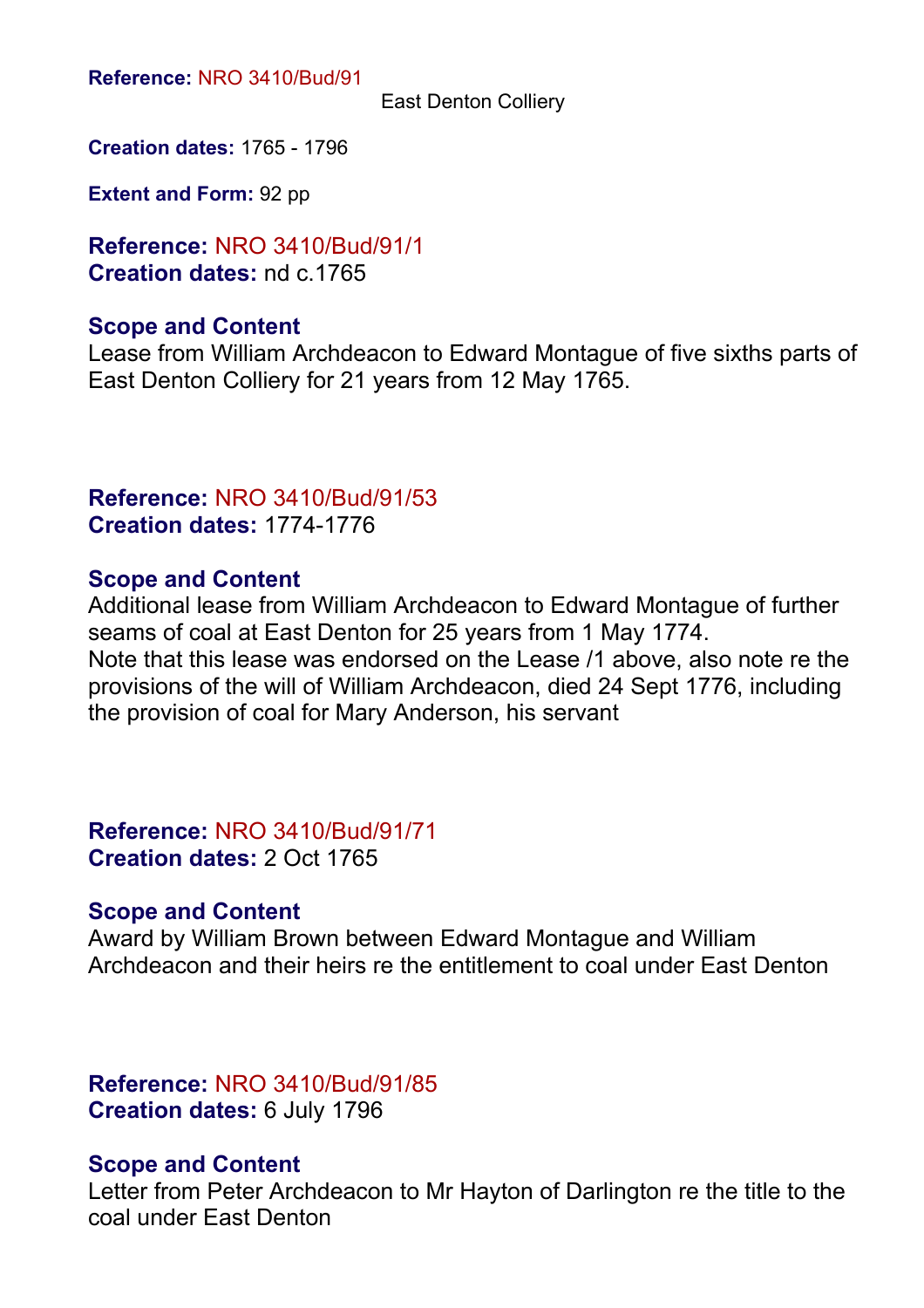Flatworth Colliery

**Creation dates:** 1776

**Extent and Form:** 110 pp

**Reference:** NRO 3410/Bud/92/1 **Creation dates:** nd c.1776

# **Scope and Content**

Lease from the Duke of Northumberland to George Errington and John Ward of Flatworth or Shiremoor Colliery for 21 years from 29 Sept 1776

# **Reference:** NRO 3410/Bud/92/91 **Creation dates:** 30 Sept 1776

# **Scope and Content**

Measurement and valuation, by John Marley, of the staith at Whittle Point belonging to Messrs Bell, Gibson and Brown, leased by the Duke of Northumberland

**Reference:** NRO 3410/Bud/92/105 **Creation dates:** 30 Sept 1776

# **Scope and Content**

Measurement and valuation, by John Marley, of the waggonway at Shiremoor Colliery leading to the staith at Whittle Point, belonging to Messrs Bell, Gibson and Brown, leased by the Duke of Northumberland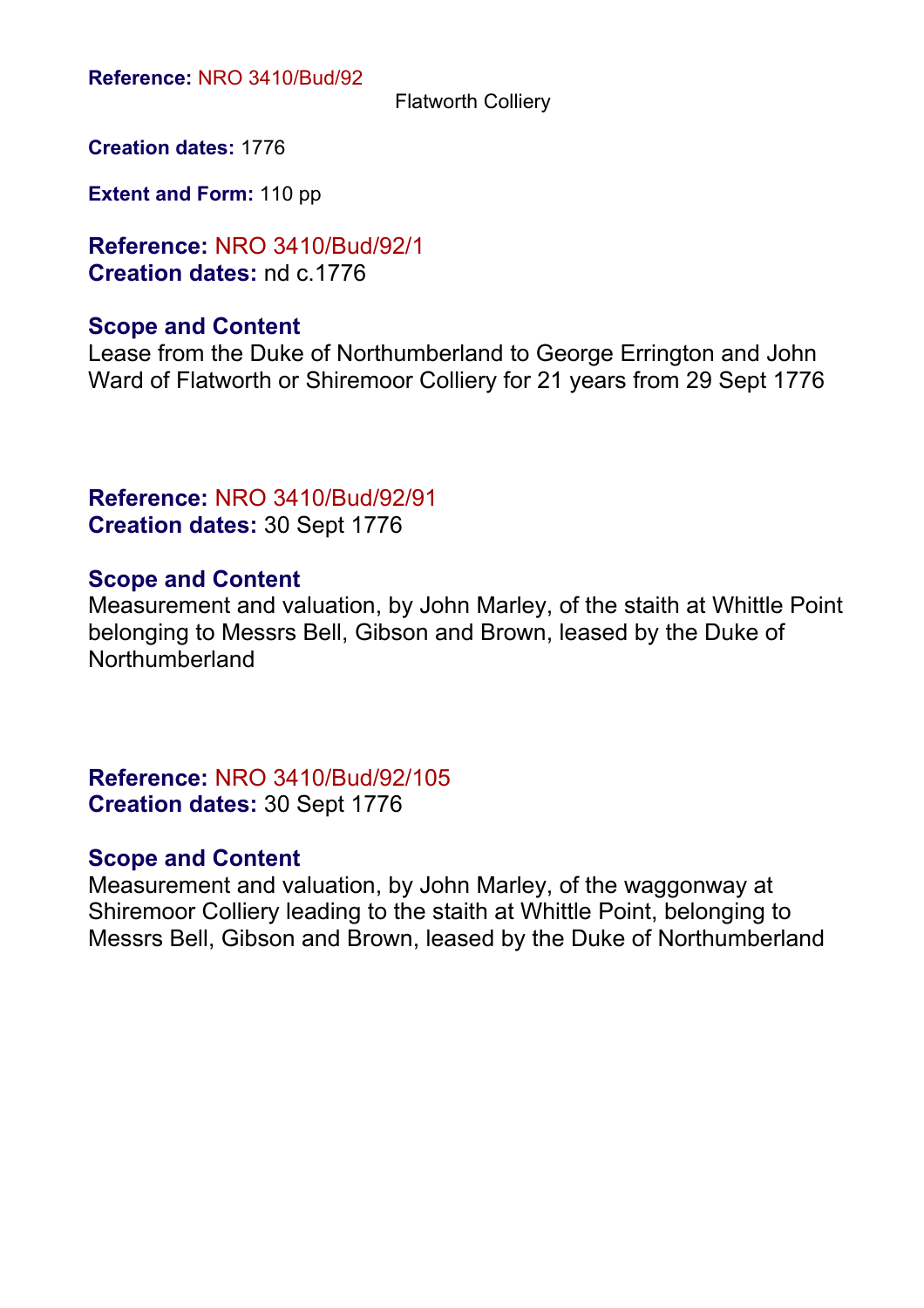West Denton

**Creation dates:** 1790 - 1801

**Extent and Form:** 117 pp

**Reference:** NRO 3410/Bud/93/1 **Creation dates:** 1790

# **Scope and Content**

Lease from George Baker Esq to Robert Lisle Esq and James and William Row of West Denton Colliery for 9 years from 22 Nov 1790.

**Reference:** NRO 3410/Bud/93/55 **Creation dates:** 22 Nov 1791 - 31 Dec 1801

#### **Scope and Content**

Accounts of coal produced and sold from the various pits at West Denton, with note of rents due

**Reference:** NRO 3410/Bud/93/97 **Creation dates:** nd

# **Scope and Content**

Notes re the Engine, Norwich, Yarmouth, Arundel and Sussex Pits including depths and seams worked

# **Reference:** NRO 3410/Bud/93/111 **Creation dates:** nd

**Scope and Content** Notes re the Yard Coal Seam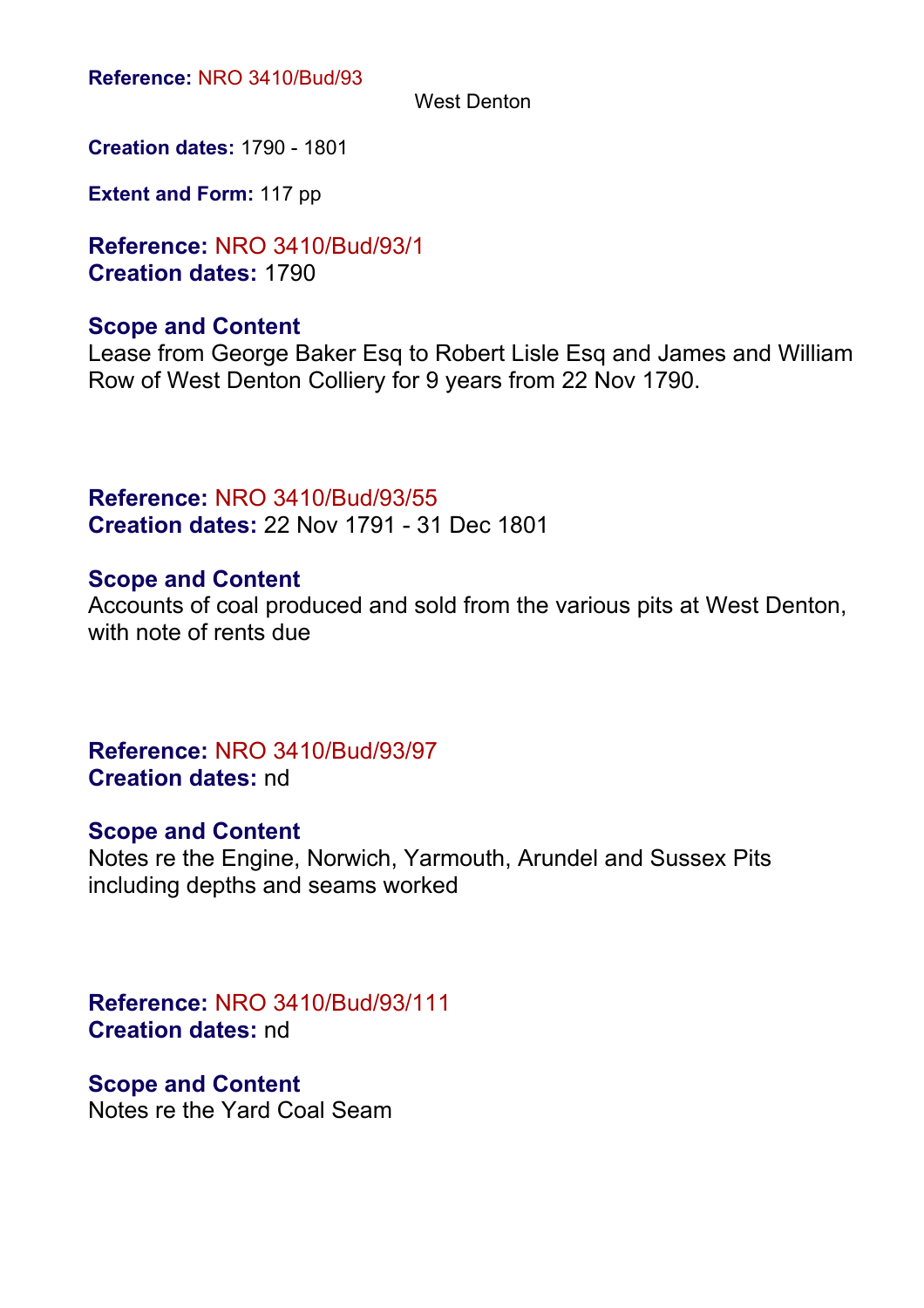**Reference:** NRO 3410/Bud/93/115 **Creation dates:** 1798

**Scope and Content**

Estimate of the cost of working the Yard Coal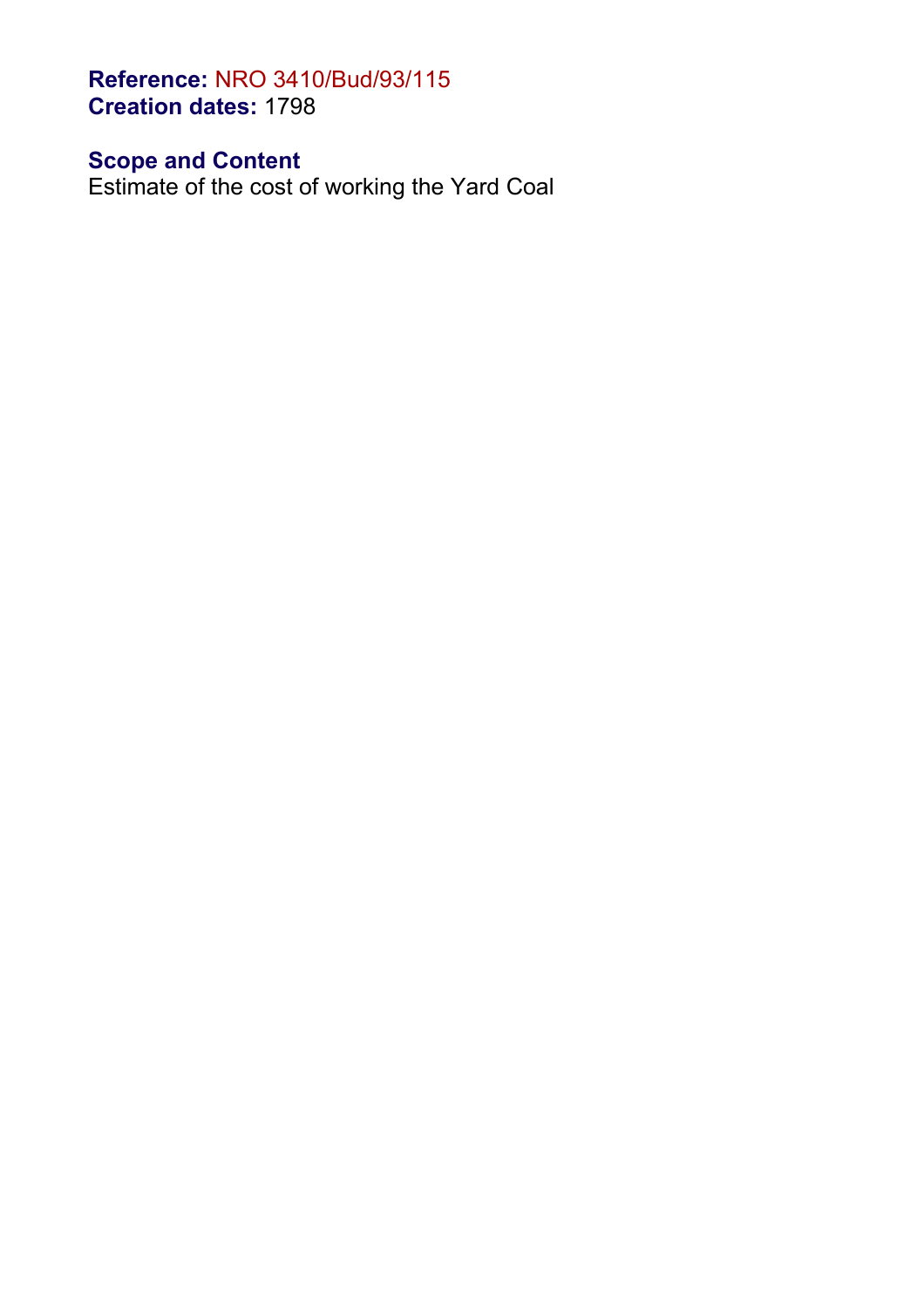Hebburn Colliery

**Creation dates:** 1791

**Reference:** NRO 3410/Bud/94/1 **Creation dates:** nd c.1791 **Extent and Form:** 38 pp

# **Scope and Content**

Abstract of a lease from H. Ellison to John Burdon of Hardwick and others of Hebburn Colliery for 31 years from 1 July 1791.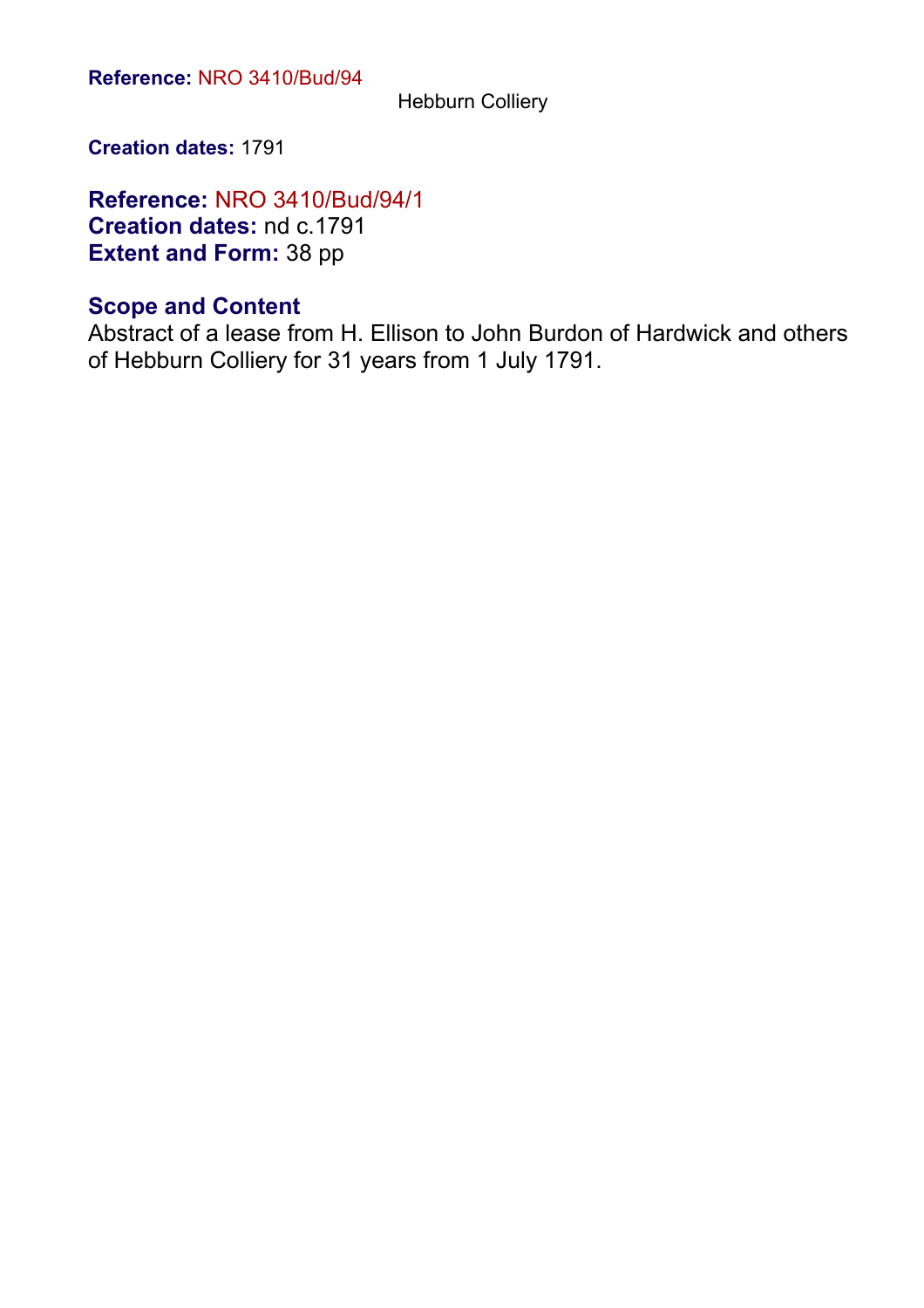#### Lambton Collieries

**Creation dates:** 1793 - 1799

**Extent and Form:** 52 pp

**Reference:** NRO 3410/Bud/95/1 **Creation dates:** 1793

#### **Scope and Content**

Lease and Deed of Covenants from General Lambton to Marmaduke Fetherstonhaugh, George Fenwick and Thomas Croudace to work Harraton, Lambton, Bourn Moor and Lumley Collieries for 7 years from 1 June 1793. Note that the above lease was engrossed but not executed.

**Reference:** NRO 3410/Bud/95/41 **Creation dates:** 1790, 1795 and 1799

#### **Scope and Content**

Tables showing the difference in prices of colliery materials at Flatts Colliery in

**Reference:** NRO 3410/Bud/95/45 **Creation dates:** Jan 1796

#### **Scope and Content**

Observations by Mr Wilkinson and answer by Messrs Martindale and Ramsay re the price to be paid per ten of coal carried on the Flatts Colliery **Waggonway** 

**Reference:** NRO 3410/Bud/95/52 **Creation dates:** 1 Oct 1799

#### **Scope and Content**

Letter from J.M. [Martindale] and J.R. [Ramsey] to Messrs Fenwick and Johnson re accounts for Flatts Colliery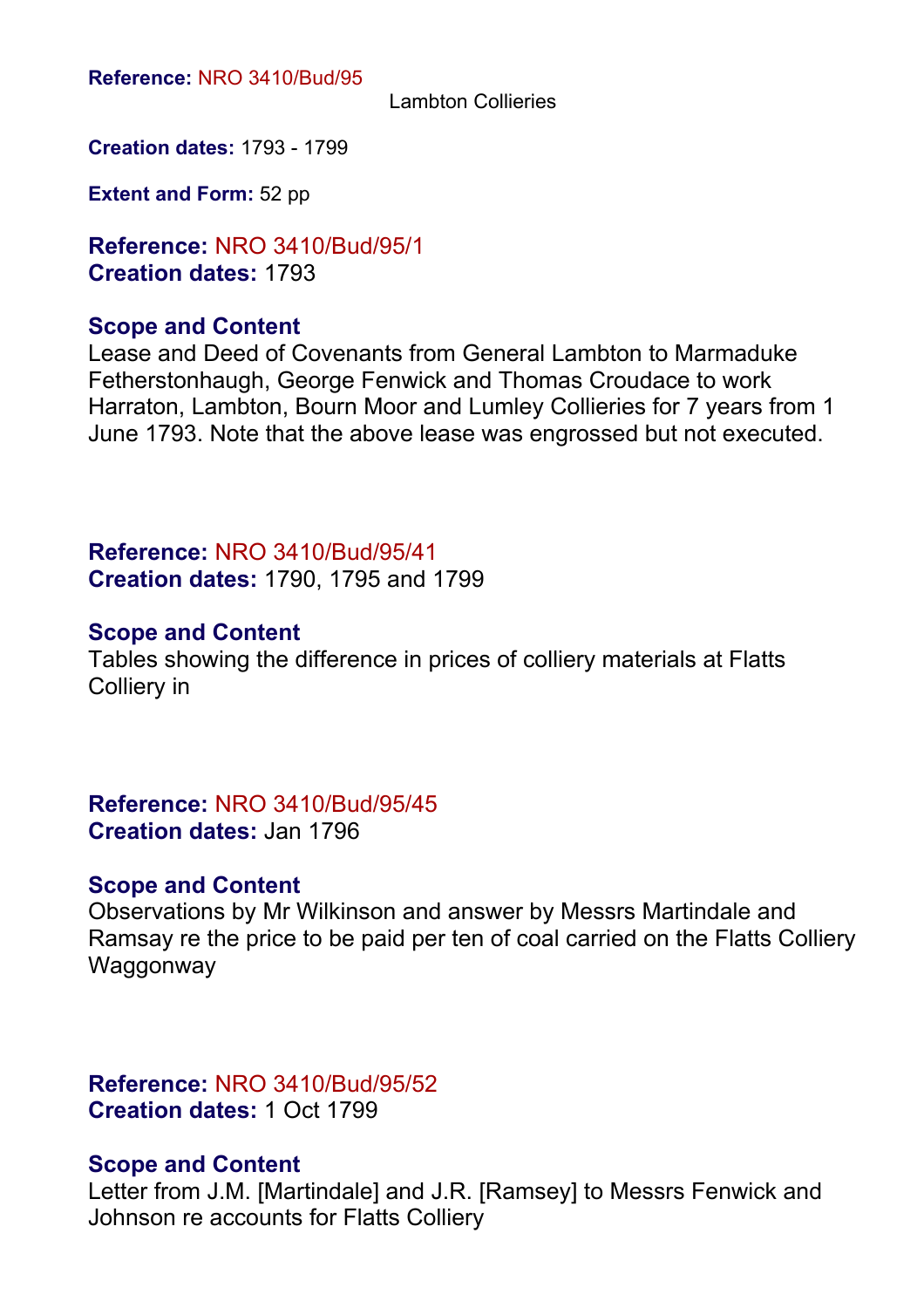Claxton's, Gateshead

**Creation dates:** 1794

**Extent and Form:** 76 pp

**Reference:** NRO 3410/Bud/96/1 **Creation dates:** 1794

#### **Scope and Content**

Counterpart of a lease from the Rev Nathaniel Ellison to Charles Brandling Esq of a liberty to drive a drift through lands at Claxton's, Gateshead, held under lease from the Master and Bretheren of King James' Hospital, for 9 years from 30 Dec 1794.

**Reference:** NRO 3410/Bud/96/47 **Creation dates:** 1794

#### **Scope and Content**

Lease from the Rev Nathaniel Ellison to William Surtees Esq and others of the leberty to lay a waggonway over Claxton's, Gateshead, for 9 years from 30 Dec 1794.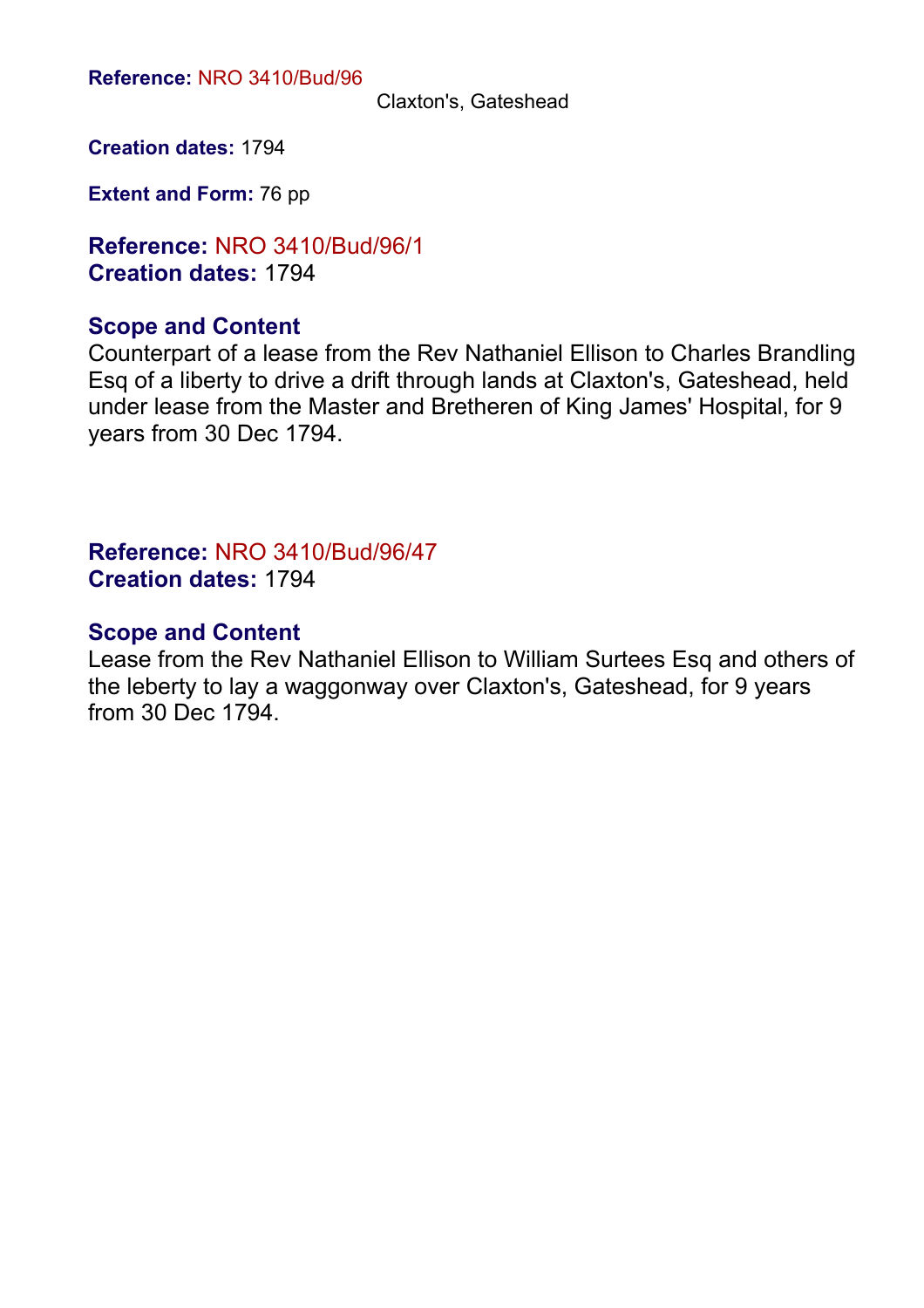Eighton Colliery

**Creation dates:** 1797

**Reference:** NRO 3410/Bud/97/1 **Creation dates:** 1797 **Extent and Form: 72 pp** 

# **Scope and Content**

Lease from Sir Thomas Henry Liddell of Ravensworth to George Burdon Esq of Eighton Colliery for 21 years from 1 Jan 1797.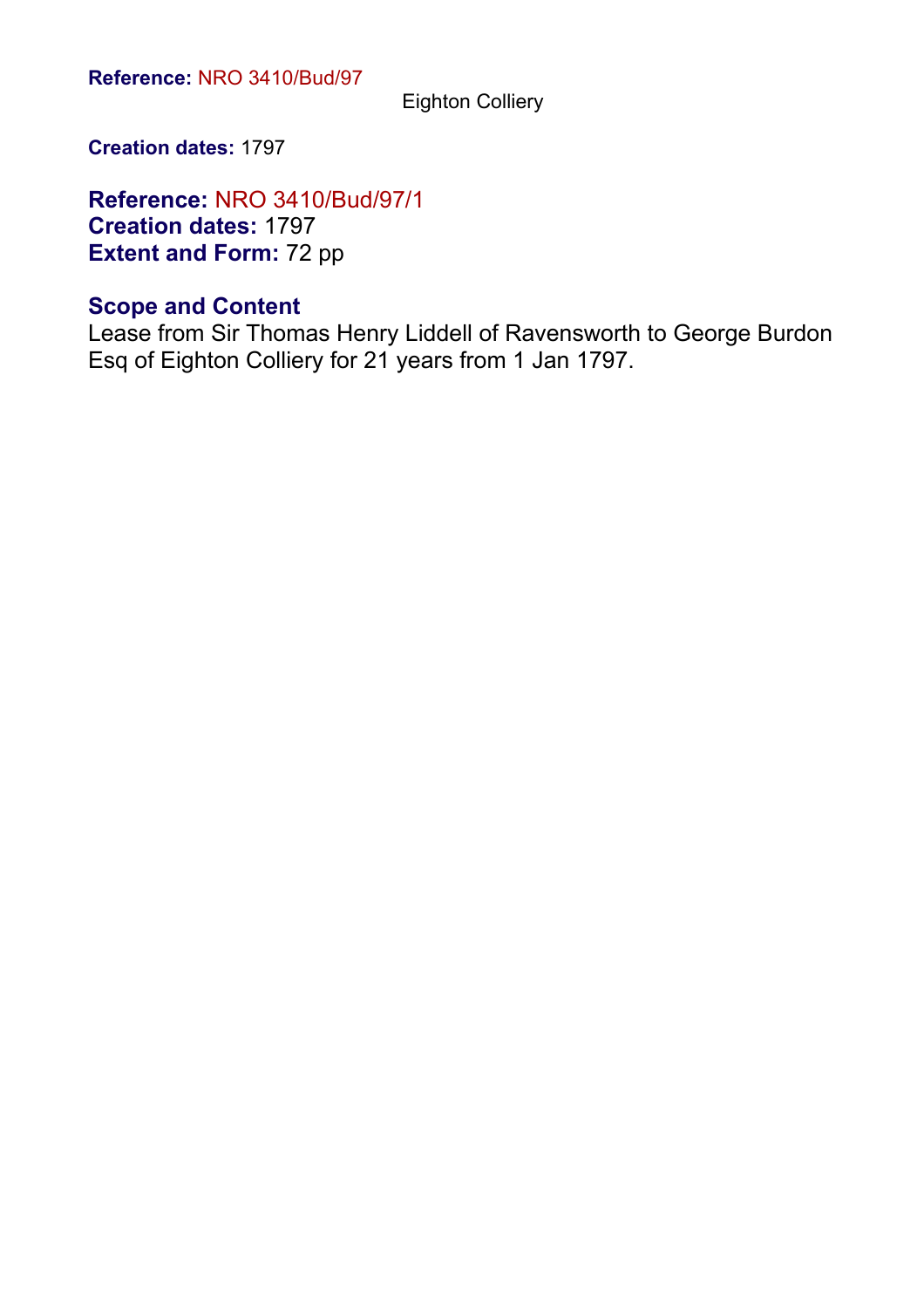Cowpen Colliery

**Creation dates:** 1798

**Extent and Form:** 67 pp

**Reference:** NRO 3410/Bud/98/1 **Creation dates:** 20 Jan 1798

# **Scope and Content**

Lease from Martin Morrison and others to John Grey of Shieldfield and Richard Hodgson of Plessey, viewers of Cowpen Colliery for 7 years from 5 July 1797

**Reference:** NRO 3410/Bud/98/65 **Creation dates:** nd [1798]

**Scope and Content** Inventory of materials referred to in the above lease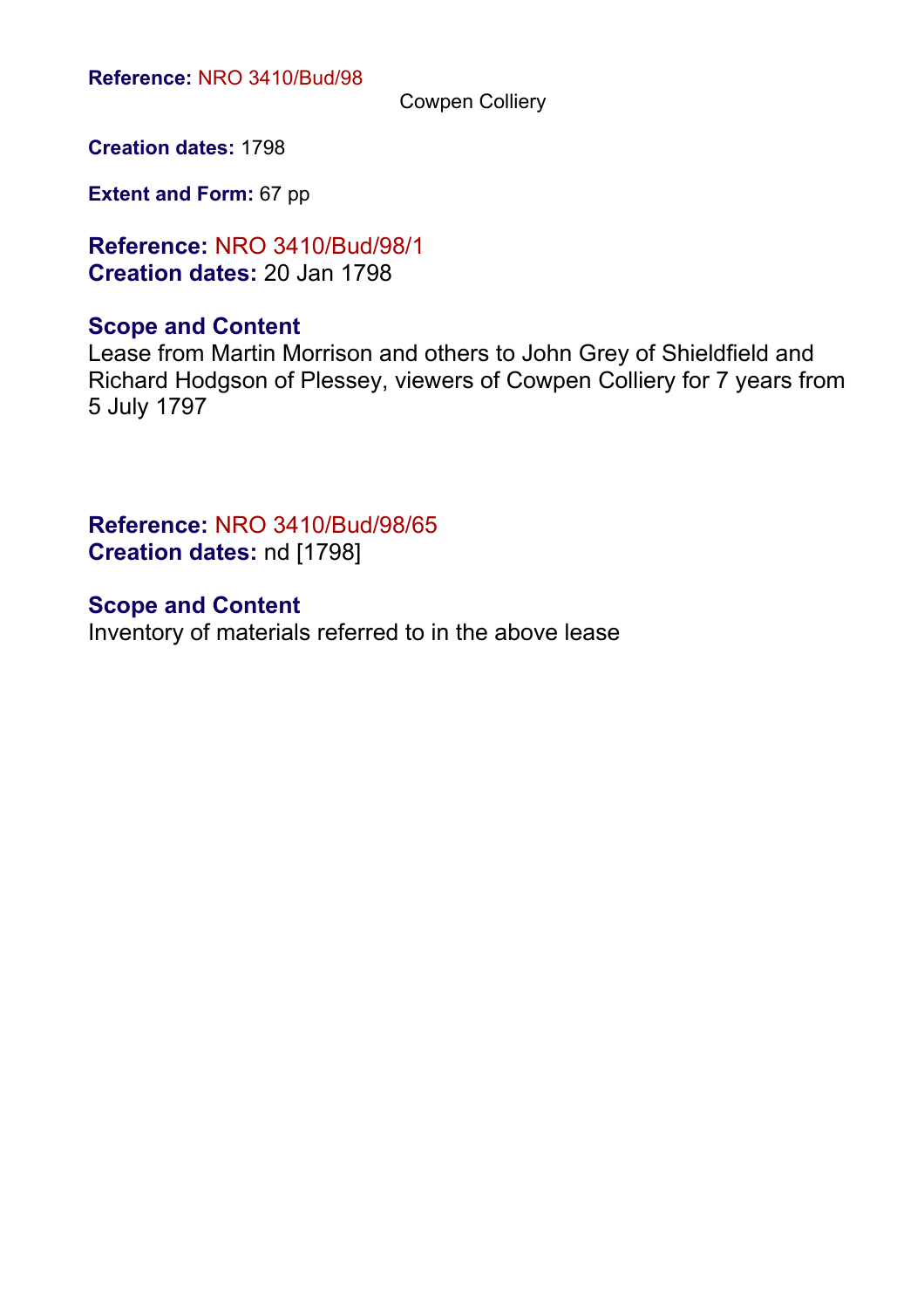Coalburns Farm

**Creation dates:** 1798

**Reference:** NRO 3410/Bud/99/1 **Creation dates:** 1798 **Extent and Form:** 38 pp

# **Scope and Content**

Lease from Earl Cowper to John Taylor of Coalburns Farm, Ryton for 7 years from 12 May 1798.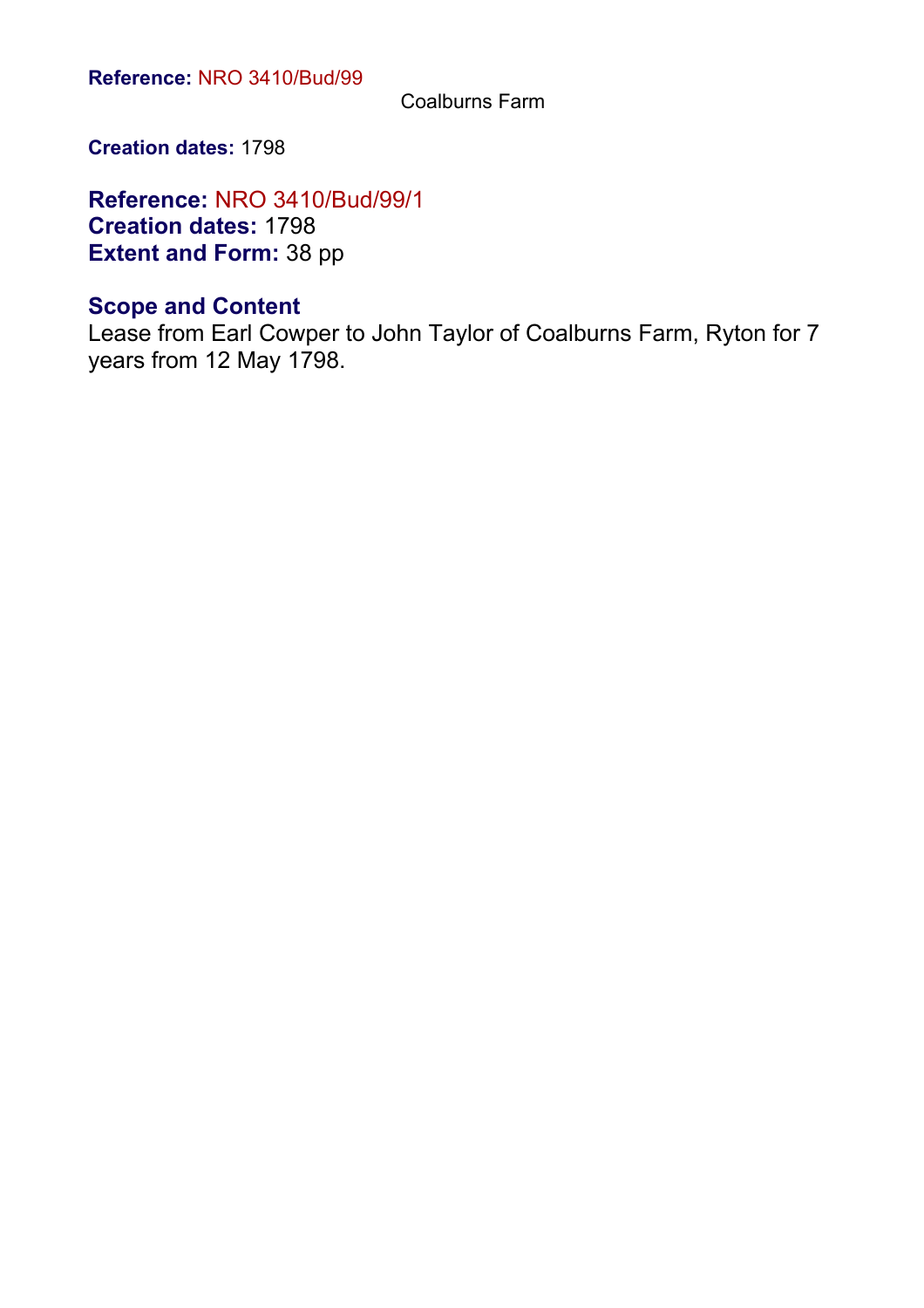Chester-le-Street

**Creation dates:** 1801

**Extent and Form:** 87 pp

**Reference:** NRO 3410/Bud/100/1 **Creation dates:** 1714 - 1788, 11 May 1801

#### **Scope and Content**

Orders re a Bill of Complaint by William Jolliffe Esq and Eleanor his wife and Hylton Jolliffe their son against Sir Ralph Milbanke and Edward Miller re the Manor of Chester le Street and Chester Deanary, reciting deeds of title

# **Reference:** NRO 3410/Bud/100/79 **Creation dates:** [1801]

# **Scope and Content**

Survey of Garden House Farm and Ouston giving field names and acreages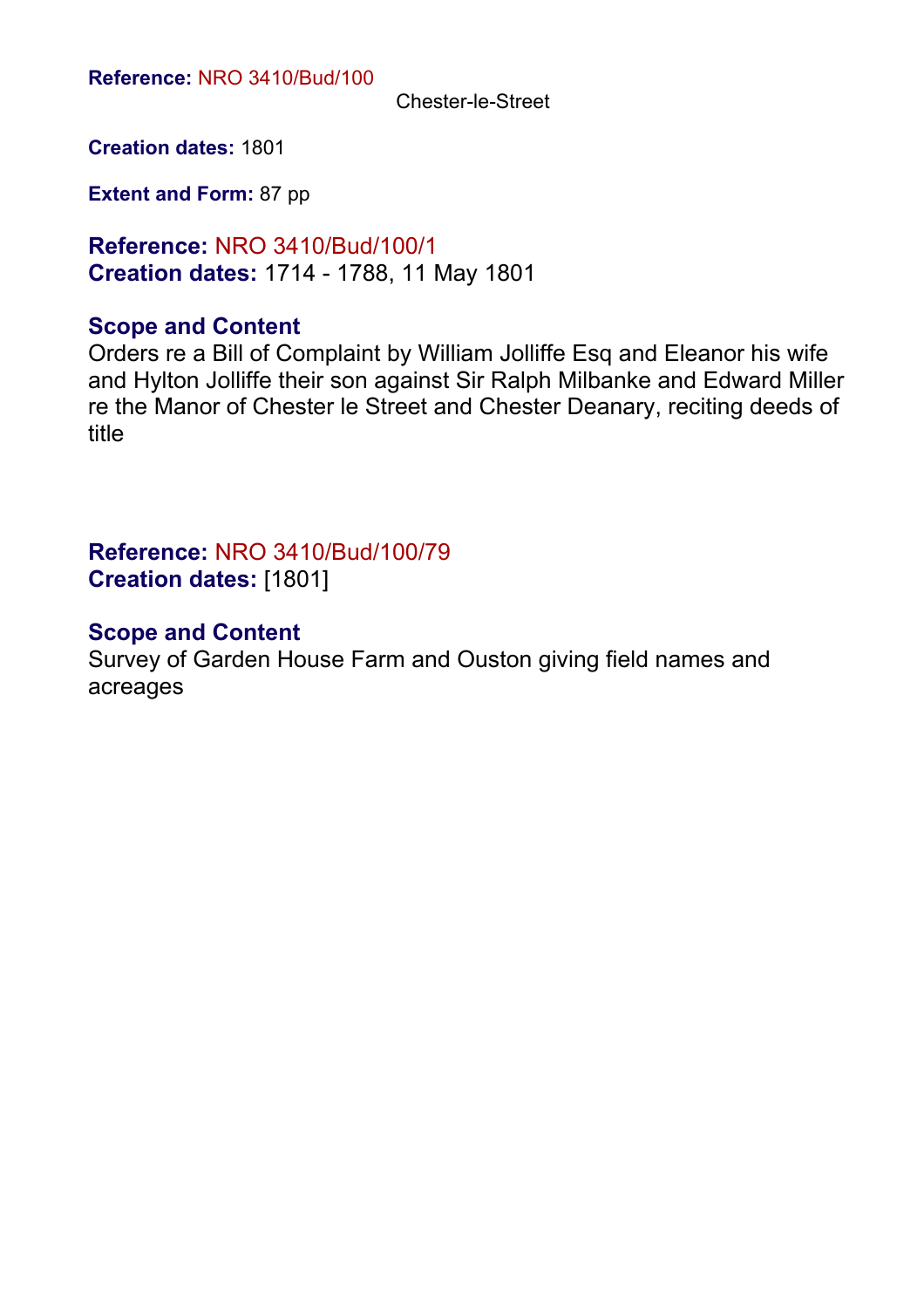Form of Agreement

**Creation dates:** nd

**Reference:** NRO 3410/Bud/101/1 **Creation dates:** nd **Extent and Form:** 30 pp

# **Scope and Content**

Form of articles of agreement for working of a colliery by the chaldron Note states "Grand Allies and John Morrison for Birtley Common" but these are not included in the agreement